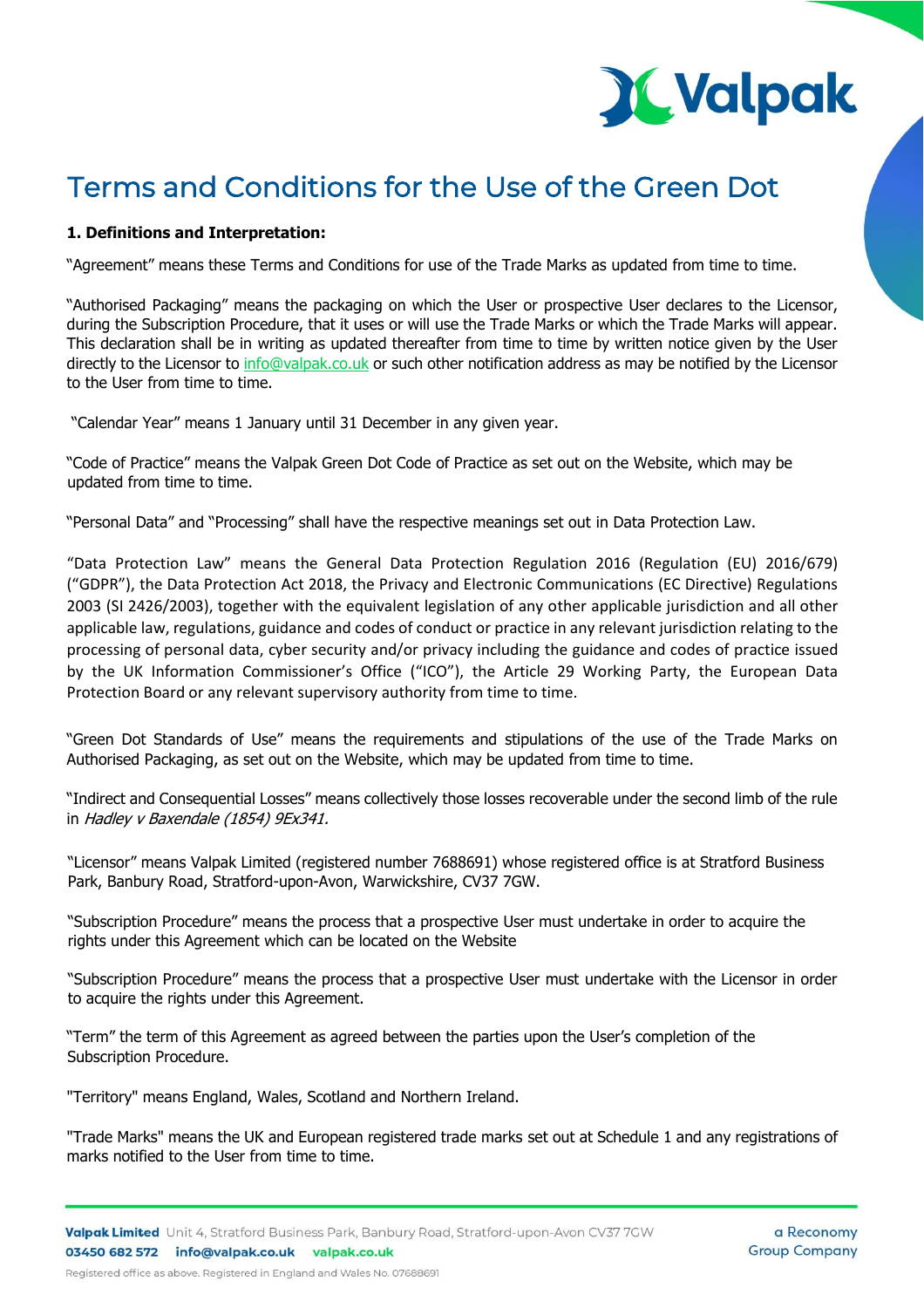

"User" means a person, organisation, firm or company which has completed the Subscription Procedure in order to obtain the rights set out in this Agreement.

"Website" means [http://www.valpak.co.uk](http://www.valpak.co.uk/)

"Valpak" means Valpak Limited (registered number **07688691),** whose registered office is at Unit 4 Stratford Business Park, Banbury Road, Stratford-Upon-Avon, Warwickshire, CV37 7GW.

- 1) Words importing the singular shall include the plural, and vice versa; words denoting persons shall include corporate bodies and unincorporated associations of persons and vice versa.
- 2) Headings are for convenience only and do not affect the interpretation or construction of this Agreement.
- 3) Any reference to law is a reference to that law as amended or re-enacted.
- 4) Unless the context otherwise requires, references to this Agreement or any document referred to in it shall include reference to this Agreement or such document as amended, extended or replaced from time to time.

# **2. PARTIES**

(a) This Agreement is made between the Licensor and the User, upon the completion of the Subscription Procedure.

(b) Before entering into this Agreement, the User must complete the Subscription Procedure. The Subscription Procedure is completed once the User has provided all the data requested to the Licensor and confirmed that they will abide by the Code of Practice, the Green Dot Standards of Use and this Agreement. Data will include the following information, provided in writing to the Licensor: (a) the brands which will use the Green Dot Trade Marks; (b) a description of the packaging to which the Green Dot Trade Mark will be applied to; (c) confirmation the User will abide by the Code of Practice, Green Dot Standards of Use and the terms of this Agreement.

(c) Users may print and keep a copy of this Agreement.

# **3. GRANT OF RIGHTS**

(a) In consideration of the charges paid by the User (if applicable) as referred to at clause 4 below, the Licensor grants to the User a non-exclusive, non-transferable, licence to use the Trade Marks on or in relation to the Authorised Packaging placed on the market in the Territory, including in connection with the manufacture, promotion, distribution and sale of Authorised Packaging.

(b) The User acknowledges that use of the Trade Marks is strictly limited to the Territory. By entering into this Agreement with the Licensor or paying a charge to the Licensor, this does not imply that any other licensing organisation outside the Territory gives consent to use the Trade Marks in the jurisdiction concerned. The User shall make any third parties it enters into any contractual arrangement with aware of this restriction when selling Authorised Packaging which displays or uses the Trade Marks.

(c) The User acknowledges and agrees that the exercise of the licence granted to the User under this Agreement is subject to all applicable laws, enactments, regulations and other similar instruments in the Territory, and the User understands and agrees that it shall at all times be solely liable and responsible for such due observance and performance.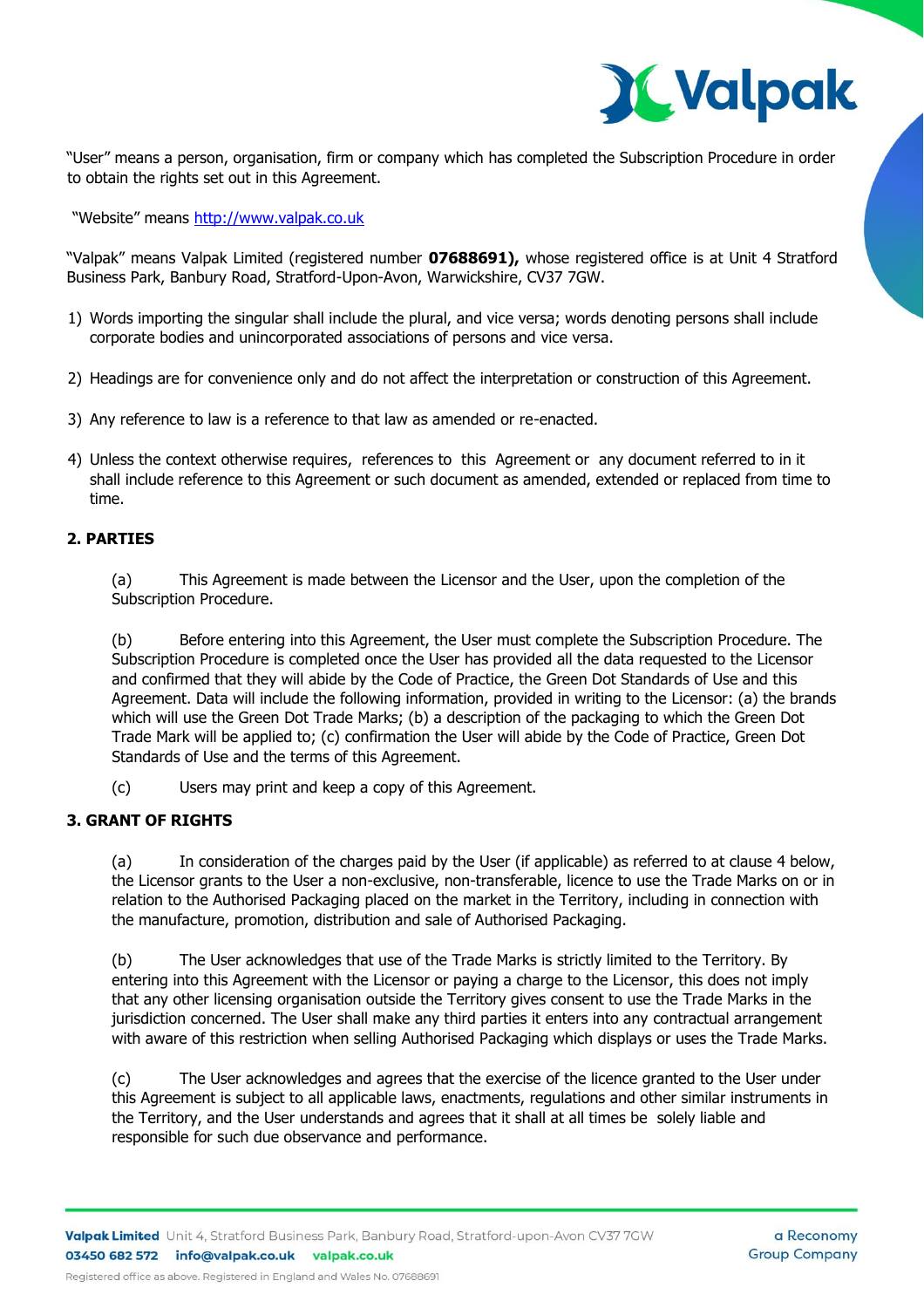

#### **4. PAYMENT OF ANNUAL CHARGES**

(a) In consideration of the grant of the licence pursuant to clause 3a) above, the User shall pay to the Licensor [Insert charge] (to be amended by the Licensor)] in respect of each year commencing on the Commencement Date. The Licensor reserves the right to increase the charges in respect of this Agreement with regard to future years as it may notify the User by advance written notice and shall provide the User with such advance notice of such Charges as is reasonably practicable.

(b) Payment of any charges under this Agreement will become due within [insert days (to be amended by the Licensor)] of the date of the Licensor's invoice.

#### **5. USE OF TRADEMARKS**

(a) The User shall comply strictly with the terms of this Agreement regarding the form and manner of the application of the Trade Marks, including the directions contained in the Green Dot Standards of Use.

(b) The User shall not use in its business any other trade mark confusingly similar to the Trade Marks and shall not use the Trade Marks or any mark confusingly similar to the Trade Marks as, or as part of, its corporate or trading name.

(c) The User shall not do, or omit to do, or permit to be done, any act that will or may weaken, damage or be detrimental to the Trade Marks or the reputation or goodwill associated with the Trade Marks, the Licensor, or that may invalidate or jeopardise any registration of the Trade Marks.

(d) The User shall not apply for, or obtain, registration of any trade or service mark in any country which consists of, or comprises, or is confusingly similar to, the Trade Marks.

(e) The User shall not use the Trade Marks in a manner which is not expressly authorised under this Agreement.

(f) The User shall not, nor directly or indirectly assist any other person to:

(i) use the Trade Marks except as permitted under this Agreement; or

(ii) do or omit to do anything to diminish the rights of the Licensor in the Trade Marks or impair any registration of the Trade Marks.

(g) Any goodwill derived from use of the Trade Marks shall accrue to the Licensor, Valpak or Valpak's licensor. The Licensor (or Valpak or Valpak's licensor) may, at any time, call for a confirmatory assignment of that goodwill and the User shall immediately execute such documentation required.

(h) Nothing in the Agreement gives the User the right to be the sole or exclusive sub licensee of the Trade Marks or restrict the right of the Licensor or Valpak or the proprietor of the Trade Marks to grant rights to use the Trade Marks to third parties.

#### **6. ENFORCEMENT**

(a) The User shall promptly inform the Licensor if any of the following matters come to its attention: (i) any actual, suspected or threatened infringement of the Trade Marks (ii) any actual or threatened claim that the Trade Marks are invalid (iii) any actual or threatened opposition to the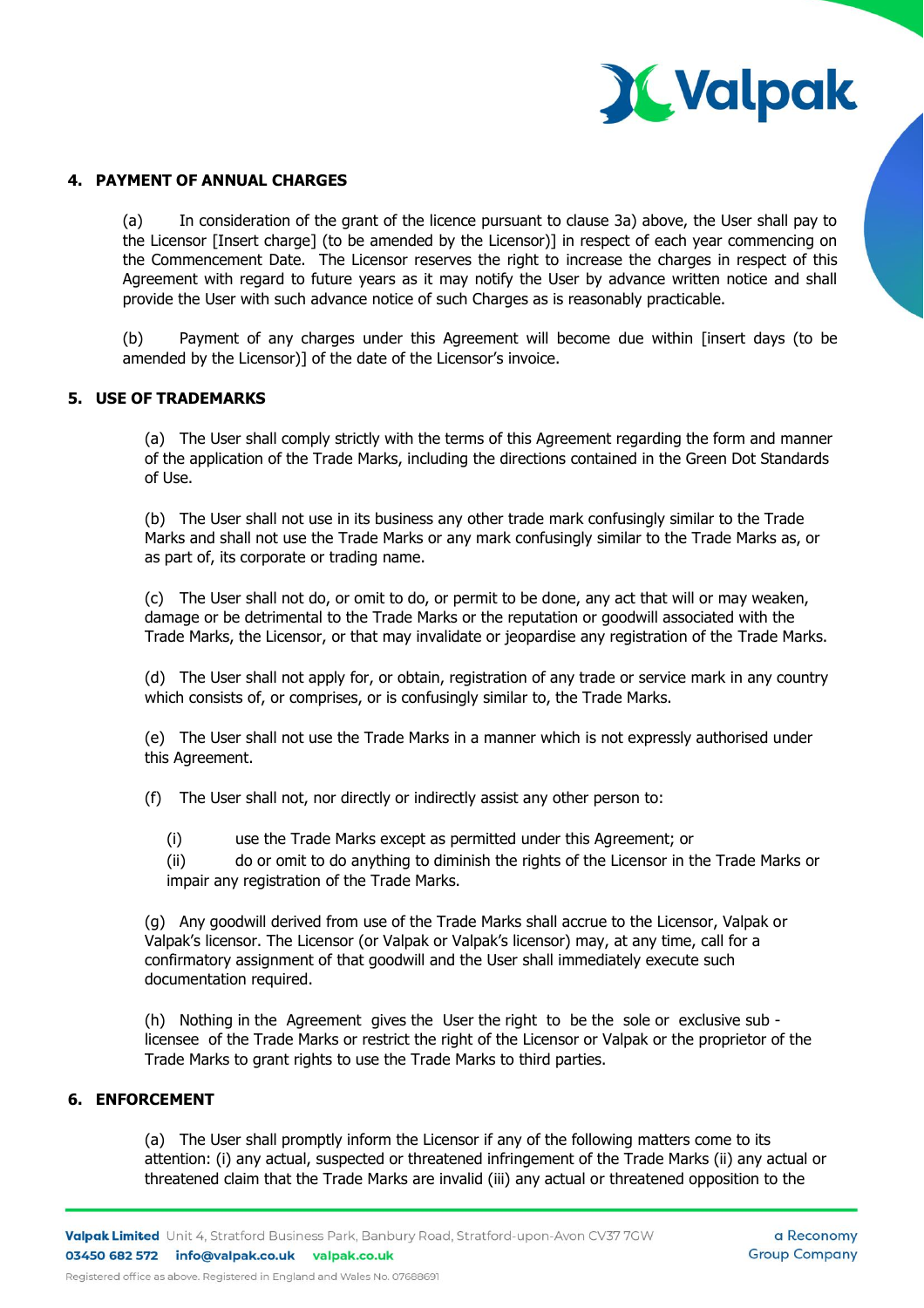

Trade Marks (iv) any claim made or threatened that use of the Trade Marks infringes the rights of any third party (v) any person applies for, or is granted, a registered trade mark by reason of which that person may be, or has been, granted rights which conflict with any of the rights granted to the User under this Agreement (vi) any other form of attack, charge or claim to which the Trade Marks may be subject.

(b) Should the Licensor take action to prevent such infringement or defend proceedings for revocation, the User shall, at the Licensor's request and expense, render all reasonable assistance in connection therewith. The Licensor shall be entitled to retain any damages and costs recovered by it in any action.

# **7. WARRANTIES AND INDEMNITIES**

(a) Nothing in the Agreement or in the discussions or course of conduct of the parties preceding or during the term of the Agreement shall be construed as a representation or warranty of any nature and, in so far as the Licensor may lawfully do so, the Licensor hereby expressly excludes all other representations, warranties and conditions, express or implied, whether statutory or otherwise, of any nature whatsoever. In particular, nothing in the Agreement shall be construed as a representation or warranty that any of the Trade Marks are valid or are not infringing the rights of any third parties.

(b) The Licensor shall not be liable to the User for any costs, expenses, loss or damage (whether direct, indirect or consequential, and whether economic or other) arising from the User's exercise of the rights granted to it under this Agreement.

(c) Without prejudice to any rights or remedies implied in the Licensor's favour by statute or common law or under any provision of this Agreement, the User shall indemnify the Licensor and keep the Licensor indemnified against any and all actions, proceedings, claims, demands, costs, liabilities, losses, fees, claims under contract and expenses (including without limitation any direct losses, Indirect and Consequential losses, loss of profit, loss of reputation and all interest, penalties and legal costs (calculated on a full indemnity basis) and all other reasonable legal and professional fees) arising out of or relating to:

(i) the User's exercise of its rights granted under this Agreement, including any claim made against the Licensor for actual or alleged infringement of a third party's intellectual property rights arising out of or in connection therewith;

(ii) any Authorised Packaging or the products contained, manufactured or sold by or on behalf of the User or the unauthorised use of the Trade Marks, including without limitation, any product liability claim;

(iii) the User's negligent or non-performance of, or failure to comply with this Agreement relating to the Authorised Packaging manufactured, supplied or put into use by the User;

(iv) all other acts, breaches, inactions or omissions by the User and/or its employees, agents or subcontractors in connection with the Agreement;

(v) the enforcement of this Agreement; and

(vi) any claim made against the Licensor by a third party for death, personal injury or damage to property arising out of or in connection with defective Authorised Packaging, to the extent that the defect in the Authorised Packaging is attributable to the acts or omissions of the User, its employees, agents, sub-licensees or subcontractors.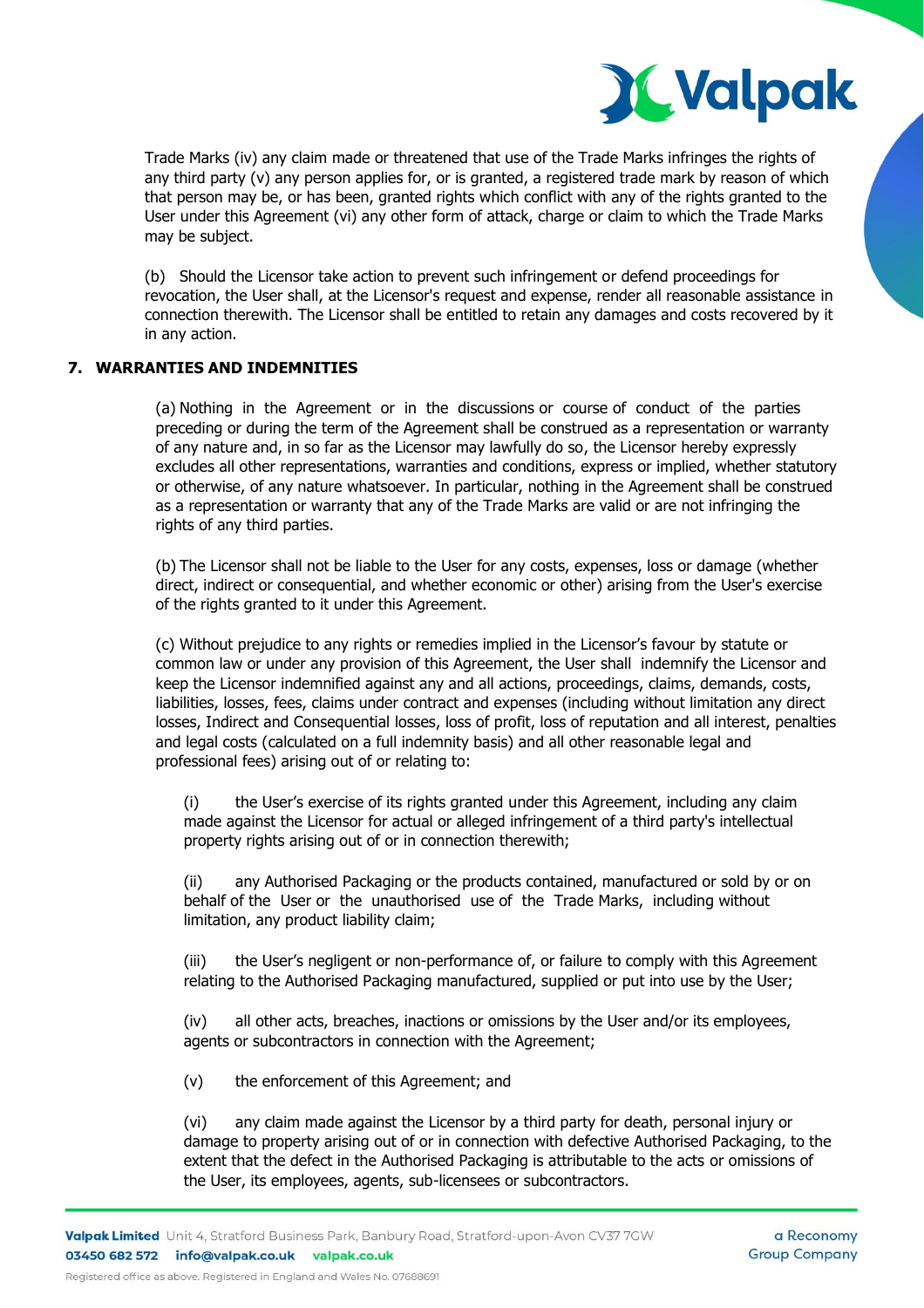

# **8. ADDITIONAL USER OBLIGATIONS**

- (a) The User shall:
	- (i) ensure that the Authorised Packaging is safe for the use for which they were intended;
	- (ii) obtain at its own expense all licences, permits and consents necessary for the provision of the Authorised Packaging in the Territory;
	- (iii) perform its obligations in connection with the provision of the Authorised Packaging with all due skill, care and diligence including good industry practice;
	- (iv) comply with all regulations and practices in force or use in the Territory to safeguard the Licensor's rights in the Trade Marks.

#### **9. TERM OF AGREEMENT**

The Agreement shall commence on the Commencement Date and continue in force until the earlier of:

- (a) the expiry of the Term of the Agreement; or
- (b) termination of this Agreement in accordance with clause [10](#page-4-0) below.

#### <span id="page-4-0"></span>**10. TERMINATION**

(a) Either party may terminate the Agreement forthwith by notice in writing to the other party upon the happening of any of the following events:

(i) if the other party commits a breach of any of the obligations on its part to be performed or observed hereunder and in the case of a breach capable of rectification fails to rectify the same within 30 days after notice is given to it identifying the breach and requiring such rectification; or

(ii) if the other party is insolvent or if a liquidator, receiver, administrator or administrative receiver is appointed in respect of the whole or any part of its assets or if any order is made or a resolution passed for winding up (other than a resolution for a members voluntary winding up for the purpose of amalgamation or reconstruction, or if equivalent action is taken or occurs in any other jurisdiction).

(b) The Licensor may terminate the Agreement forthwith by notice in writing to the User if the User challenges the validity of any of the Trade Marks.

(c) Either party may terminate this Agreement upon 30 days' written notice.

(d) The Agreement shall terminate automatically without notice if the Licensor ceases to have the right to grant the rights set out in this Agreement.

(e) The Agreement shall terminate automatically without notice if the User ceases to be a member of the Licensor's compliance scheme

# **11. CONSEQUENCES OF TERMINATION**

(a) On termination of this Agreement, the User shall immediately cease to have any right to use the Trade Marks, and will thereafter refrain from using the Trade Marks.

(b) All outstanding sums payable by the User to the Licensor shall immediately become due and payable.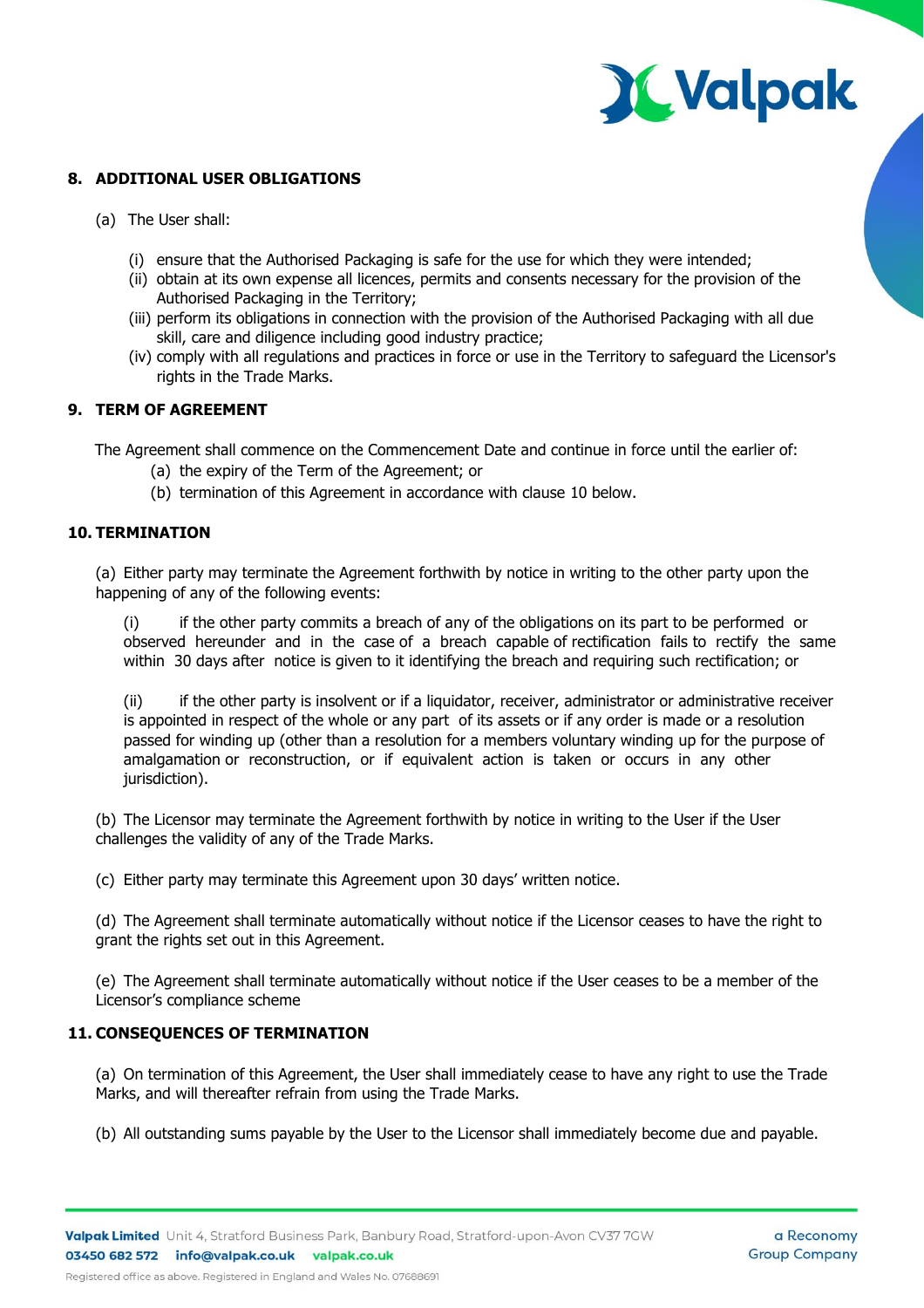

(c) Within 30 days after the date of termination the User shall promptly destroy or, if the Licensor shall so elect, deliver to the Licensor or any other person designated by the Licensor, at the User's expense, all Authorised Packaging that uses or displays any of the Trade Marks.

# **12. ASSIGNMENT**

The User shall not assign, sub-licence, transfer, mortgage, charge or part with any of its rights, duties or obligations under the Agreement.

# **13. CONFIDENTIALITY**

(a) Each party undertakes that it shall not at any time during this Agreement, and for a period of three years after expiry or termination of this Agreement, disclose to any person any confidential information concerning the business, affairs, customers, clients or suppliers of the other party, nor any of the terms of this agreement, except as permitted by clause 14(b).

(b) Each party may disclose the other party's confidential information:

(i) to its employees, officers, representatives or advisers who need to know such information for the purposes of exercising the party's rights or carrying out its obligations under or in connection with this Agreement. Each party shall ensure that its employees, officers, representatives or advisers to whom it discloses the other party's confidential information comply with this clause; and

(ii) as may be required by law, a court of competent jurisdiction or any governmental or regulatory authority.

(c) No party shall use any other party's confidential information for any purpose other than to exercise its rights or perform its obligations under or in connection with this Agreement.

# **14. DATA PROTECTION**

(a) Each party warrants that:

(i) it shall not undertake any Processing of Personal Data pursuant to this Agreement unless or until it is governed by a contract or other legal act that is binding on the parties that complies with Data Protection Law;

(ii) it shall immediately cease any Processing of Personal Data pursuant to this Agreement which is not governed by such a contract or other legal act or which is otherwise not compliant with Data Protection Law; and

(iii) it has complied and shall continue to comply with Data Protection Law.

# **15. GENERAL CONDITIONS**

(a) The Agreement contains the whole agreement and understanding between the parties relating to the Trade Marks and the Authorised Packaging and supersedes all previous agreements promises, assurances, warranties, representations and understandings between the parties.

(b) The termination of the Agreement, howsoever occasioned, shall be without prejudice to any obligations or rights on the part of either party which have accrued prior to such termination and shall not affect or prejudice any provision of the Agreement which is expressly or by implication provided to come into effect on, or continue in effect after, such termination.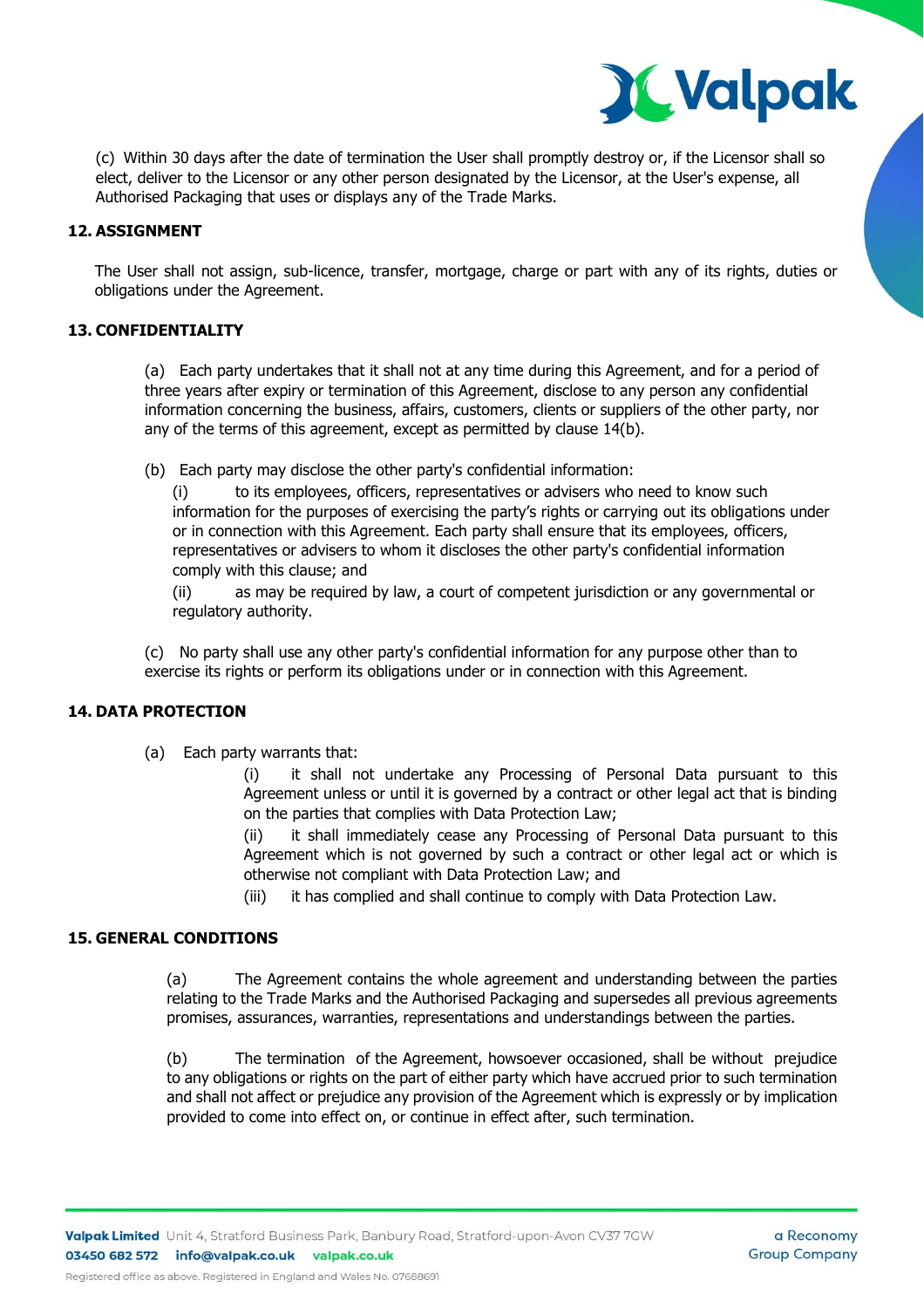

(c) The failure of the Licensor at any time to enforce any of the terms provisions or conditions of the Agreement or to exercise any right hereunder shall not constitute a waiver of the same or affect that party's right thereafter to enforce the same.

(d) If any provision or part-provision of this Agreement is or becomes invalid, illegal or unenforceable, it shall be deemed modified to the minimum extent necessary to make it valid, legal and enforceable. If such modification is not possible, the relevant provision or part-provision shall be deemed deleted. Any modification to or deletion of a provision or part-provision under this clause shall not affect the validity and enforceability of the rest of this Agreement.

(e) The Agreement is not intended to benefit anyone other than the parties to it and, in particular, no term of the Agreement shall be enforceable under the Contracts (Rights of Third Parties) Act 1999 by a third party.

(f) Each party shall and shall use all reasonable endeavours to procure that any necessary third party shall, promptly execute such documents and perform such acts as may reasonably be required for the purpose of giving full effect to this Agreement.

(g) Nothing in this Agreement is intended to, or shall be deemed to, establish any partnership or joint venture between any of the parties, constitute any party the agent of another party, or authorise any party to make or enter into any commitments for or on behalf of any other party.

# **16. NOTICES**

Any notice required to be given under the Agreement shall be in writing and sent by first class post or by email to the address as notified by the party and shall be deemed to have been received two business days after posting if sent by first class and at 9:00am on the next business day after the email is transmitted if sent by email.

# **17. LIMITATION OF LIABILITY**

(a) Subject to clause 17(b), the Licensor limits its liability under the Agreement, whether such liability arises in contract, tort (including without limitation negligence) or otherwise, as follows:

its maximum liability for all claims under the Agreement in each Calendar Year shall be limited to the higher of i. £500 or ii. the total amount paid to the Licensor pursuant to clause 4 in the Calendar Year in which the cause of action accrued; and

(ii) without prejudice to clause  $17(a)(i)$ , the Licensor shall not be liable for: i. loss of business, use, profit, anticipated profit, contracts, revenues, goodwill or anticipated savings; ii. damage to the User's reputation; iii Indirect and Consequential Losses; or iv. any claim by any third party claims even if it has or had been advised of the possibility of such loss, damage or claim.

(b) The Licensor does not exclude or limit its liability under the Agreement for fraudulent misrepresentation or death or personal injury caused by its negligence.

(c) Without prejudice to any other rights or remedies that the Licensor may have, the User acknowledges and agrees that damages alone would not be an adequate remedy for any breach of the terms of this Agreement by the User. Accordingly, the Licensor shall be entitled to the remedies of injunction, specific performance or other equitable relief for any threatened or actual breach of the terms of this Agreement.

# **18. VARIATION OF TERMS**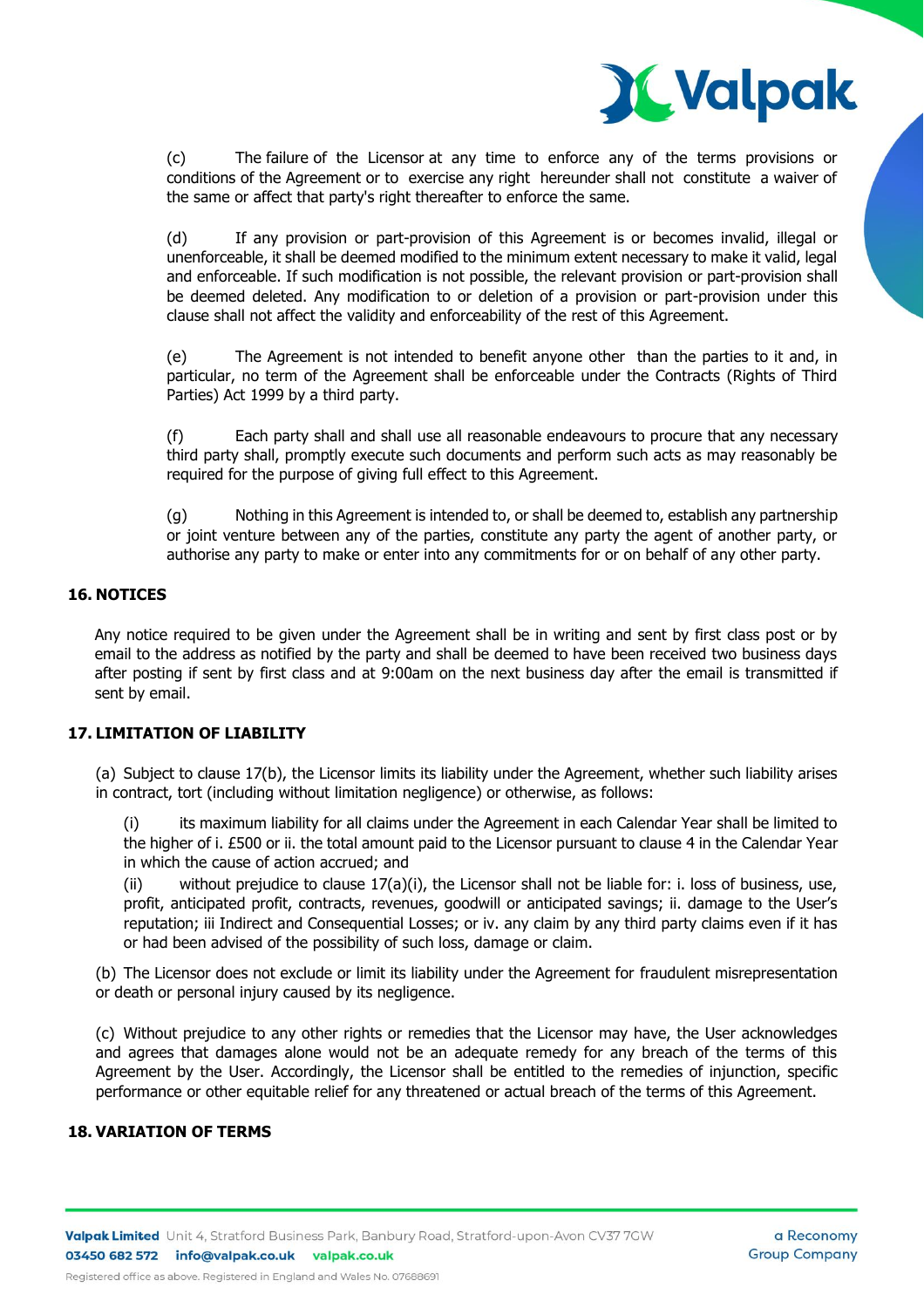

The Licensor may, at its discretion, make reasonable changes to this Agreement upon notification to the User in accordance with clause 16. For these purposes any such changes shall be deemed to take effect, 30 days after the date of such notice.

# **19. GOVERNING LAW**

The Agreement is governed by and shall be construed in accordance with English law and the parties agree to submit to the exclusive jurisdiction of the English courts in relation to any claim, matter, difference or dispute arising out of or in connection with this Agreement.